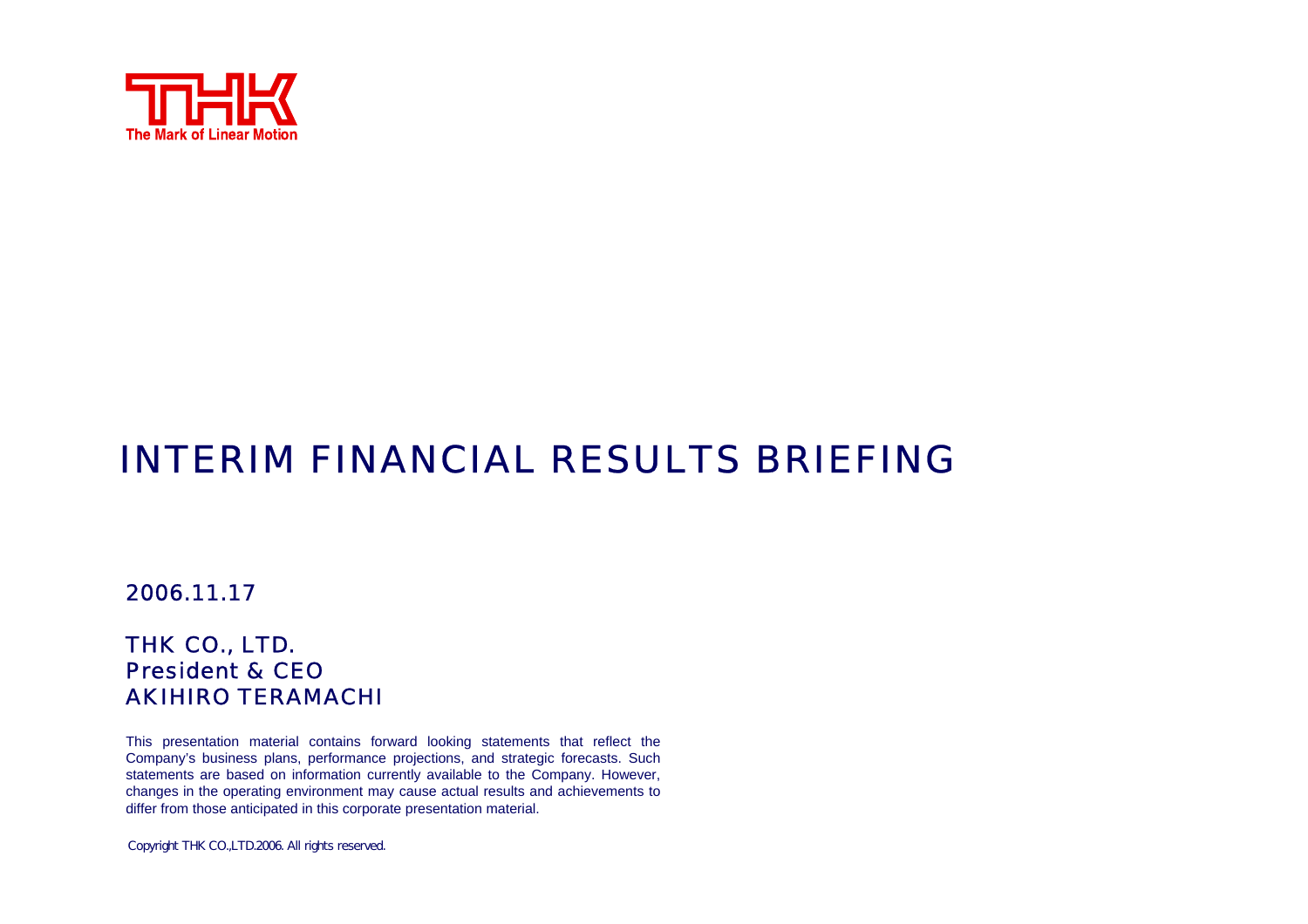## Financial Highlights



In the first half of the period ending March 2007, net sales grew by ¥12,615 million (16.7%) compared to the same period of the previous year to ¥87,946 million.

Operating income grew by ¥4,202 million (32.7%) compared to the same period of the previous year to ¥17,062 million. While exceeding the first half of the period ending March 2005, both net sales and operating income set record-level highs on a semiannual basis.

- $\overline{\phantom{a}}$  In addition to the expansion of business with existing users and the internal efforts to increase the market share of THK products among major machine tool manufacturers, net sales in the Americas grew by 28.5% compared to the same period of the previous year to ¥8,246 million as a result of positive transitioning in the external environment. Operating income in the Americas grew by 51.6% compared to the same period of the previous year to ¥948 million.
- $\mathcal{L}_{\mathcal{A}}$  As in the Americas, the external environment in Europe also transitioned well. Net sales grew by 15.7% compared to the same period of the previous year to ¥9,821 million. This is due to the expansion of business with existing users and the increasing number of automobile types in which major automobile manufacturers employ THK products leading to positive transitioning in all the industries of the machine tools, general machinery, electronics and transportation equipment. Operating income in Europe grew by 25.3% compared to the same period of the previous year to ¥622 million.
- $\mathcal{L}_{\mathcal{A}}$ ■ THK MANUFACTURING OF CHINA (LIAONING) CO., LTD. was established in order to strengthen THK's supply system to the Asian market, where future expansion is expected, and began operations in July 2006. Additionally, construction of the 2nd factory began at THK MANUFACTURING OF CHINA (WUXI) CO., LTD., which began shipping in January 2005, with an aim to go on line in December 2006.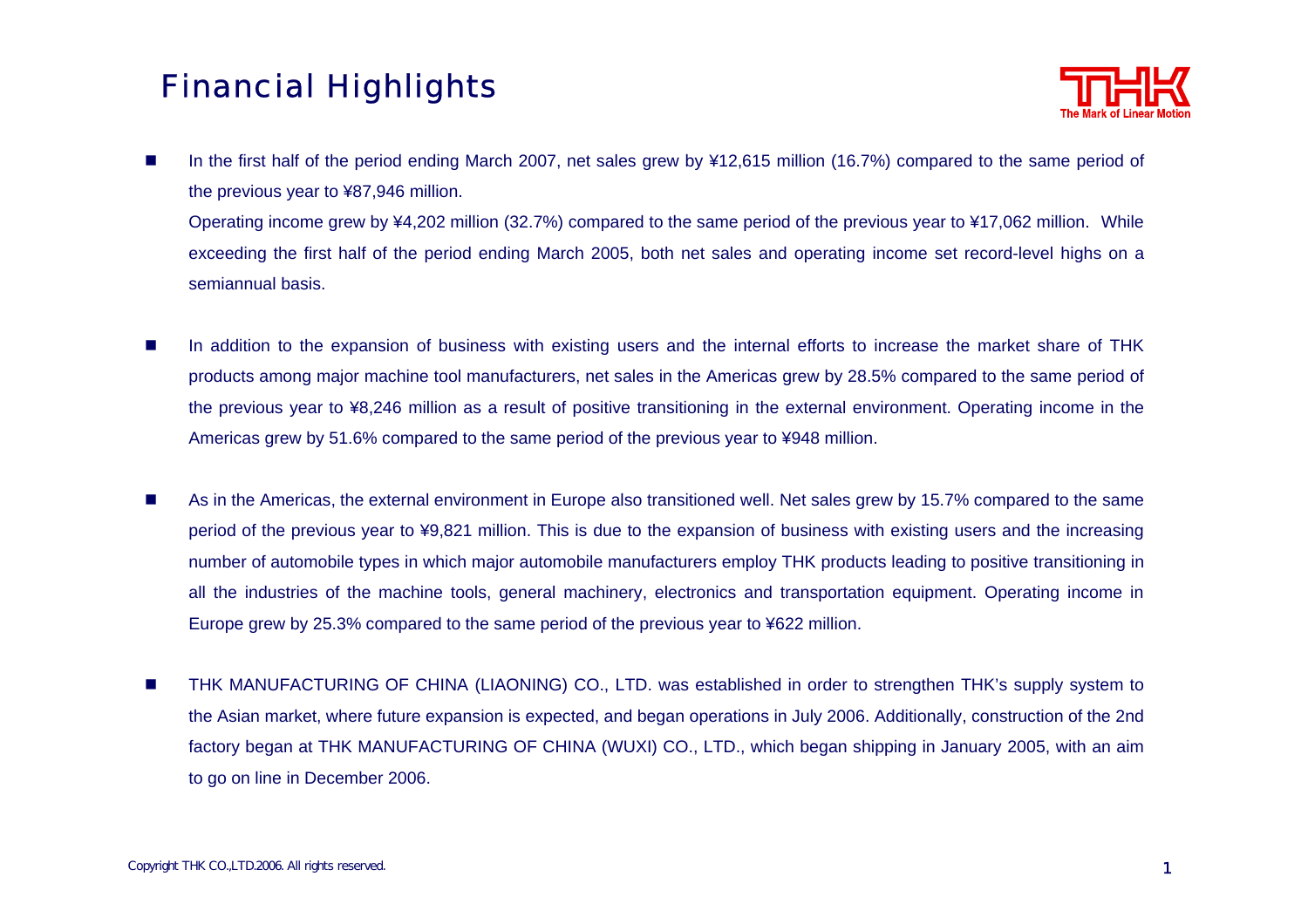# Consolidated Subsidiaries and Affiliated Companies



| Company                                         | Location           | Percentage of<br>ownership voting<br>rights |                         |
|-------------------------------------------------|--------------------|---------------------------------------------|-------------------------|
| <b>TALK SYSTEM CORPORATION</b>                  | <b>Tokyo</b>       | 98.90                                       |                         |
| <b>Beldex Corporation</b>                       | <b>Tokyo</b>       | 94.73                                       |                         |
| THK NIIGATA CO., LTD                            | Niigata            | 70.00                                       |                         |
| <b>DAITO SEIKI CO., LTD</b>                     | <b>Tokyo</b>       | 100.00                                      |                         |
| THK Holdings of America, L.L.C.                 | America            | 100.00                                      |                         |
| THK America, Inc.                               | America            | 100.00                                      |                         |
| THK Manufacturing of America, Inc               | America            | 100.00                                      |                         |
| THK Neturen America, L.L.C.                     | America            | 50.00                                       |                         |
| THK Europe B.V.                                 | <b>Netherlands</b> | 100.00                                      |                         |
| <b>THK GmbH</b>                                 | Germany            | 100.00                                      |                         |
| THK FRANCE S.A.S.                               | France             | 100.00                                      |                         |
| THK Manufacturing of Europe S.A.S.              | <b>France</b>      | 100.00                                      |                         |
| PGM Ballscrews Ireland Ltd.                     | Ireland            | 98.97                                       |                         |
| THK TAIWAN CO., LTD                             | <b>Taiwan</b>      | 94.99                                       |                         |
| <b>DALIAN THK CO., LTD</b>                      | China              | 70.00                                       |                         |
| THK SHANGHAI CO., LTD                           | China              | 100.00                                      |                         |
| THK MANUFACTURING OF CHINA (WUXI) CO., LTD.     | China              | 100.00                                      |                         |
| THK MANUFACTURING OF CHINA (LIAONING) CO., LTD. | China              | 100.00                                      |                         |
| THK (CHINA) CO., LTD                            | China              | 100.00                                      |                         |
| <b>Beldex Korea Corporation</b>                 | South Korea        | 100.00                                      |                         |
| <b>SAMICK THK CO., LTD</b>                      | South Korea        | 33.34                                       | Equity method affiliate |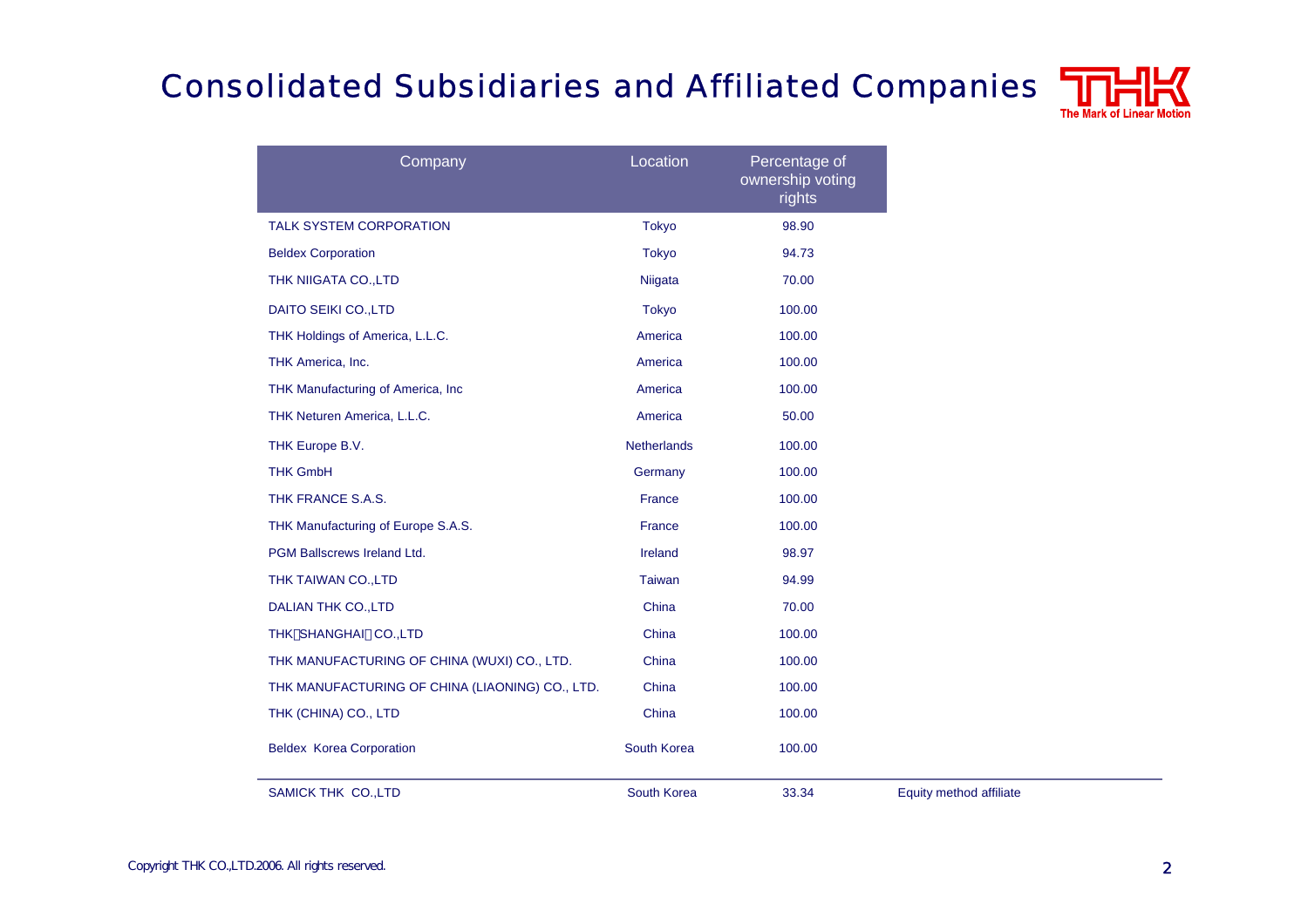#### Trends in Net Sales



|              |                                             |                                   |                         |                 | 87,946         |                                                                                                                                                                                                                                        |
|--------------|---------------------------------------------|-----------------------------------|-------------------------|-----------------|----------------|----------------------------------------------------------------------------------------------------------------------------------------------------------------------------------------------------------------------------------------|
|              | 76,868<br>Millions of yen                   |                                   | 75,331                  | 83,081<br>8,281 | 8,981          | Asia and others<br>Up ¥1,401 million, or 18.5 y/y<br>• South Korea<br>Up 7.2                                                                                                                                                           |
|              | 6,811<br>7,963<br>6,159                     | 70,289<br>6,563<br>7,376<br>6,729 | 7,579<br>8,451<br>6,466 | 7,747<br>7,640  | 9,727<br>8,304 | • Taiwan<br>Up 18.8%<br>• China<br>Up 30.4<br>Europe<br>Up ¥1,275 million, or 15.1<br>y/y<br>• Machine tools<br>Up 16.9<br><b>General machinery</b><br>Up 15.9<br>$\bullet$<br>• Electronics<br>Up 43.4<br>• Transportation<br>Up 19.2 |
|              | 55,934                                      | 49,620                            | 52,833                  | 59,411          | 60,934         | <b>The Americas</b><br>Up ¥1,837 million, or 28.4<br>y/y<br>• Machine tools<br>Up 31.9<br>• General machinery<br>Up 21.5<br>• Electronics<br>Up 58.0<br>• Transportation<br>Up 22.3                                                    |
|              |                                             |                                   |                         |                 |                | Japan<br>Up ¥8,100million, or 15.3<br>y/y<br>• Machine tools                                                                                                                                                                           |
|              | 1H                                          | 2H                                | 1H                      | 2H              | 1H             | Up 8.3<br>• General machinery<br>Up 15.6<br>Electronics<br>Up 38.8<br>$\bullet$<br>• Transportation                                                                                                                                    |
| 2005.3       |                                             |                                   | 2006.3                  |                 | Up 10.6        |                                                                                                                                                                                                                                        |
|              | Exchange rate (translation of foreign F/Ss) |                                   |                         |                 |                |                                                                                                                                                                                                                                        |
| <b>1US\$</b> | ¥108.51                                     | 107.96                            | 106.10                  | 114.32          | 115.72         |                                                                                                                                                                                                                                        |
| 1EUR         | ¥133.17                                     | 135.76                            | 136.26                  | 137.58          | 142.23         |                                                                                                                                                                                                                                        |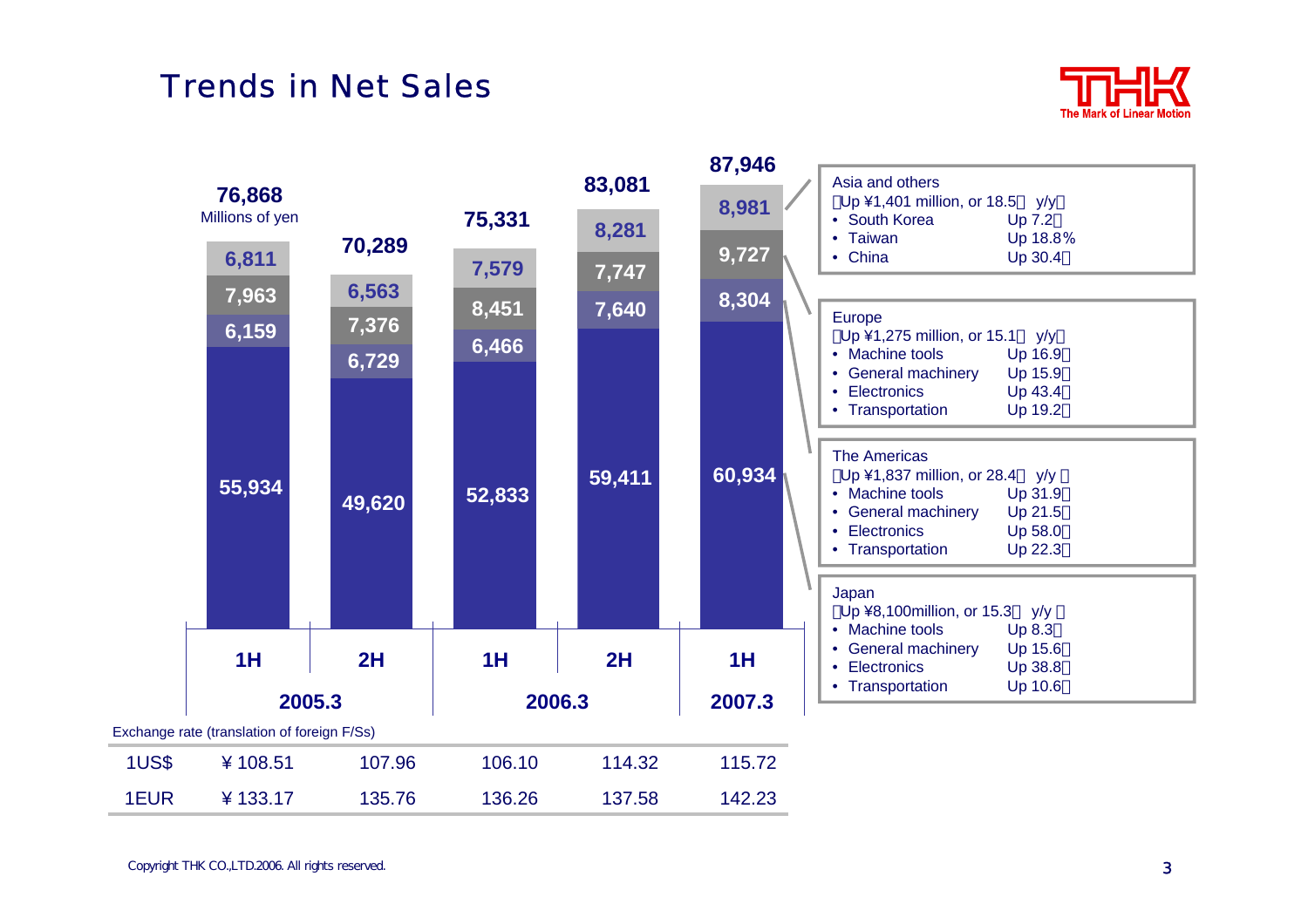#### Trends in Cost Ratio and Net Sales



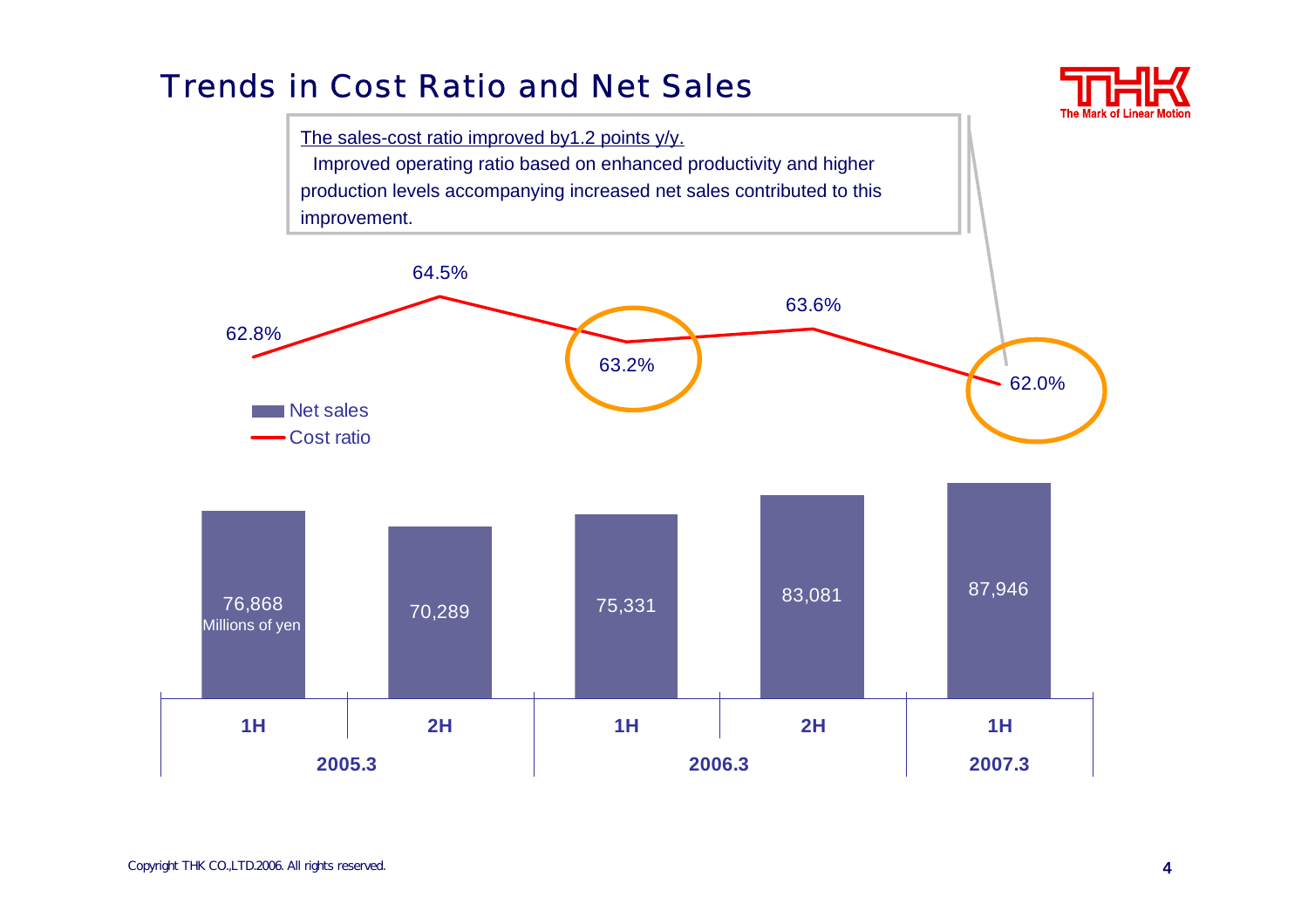# Trends in SG&A



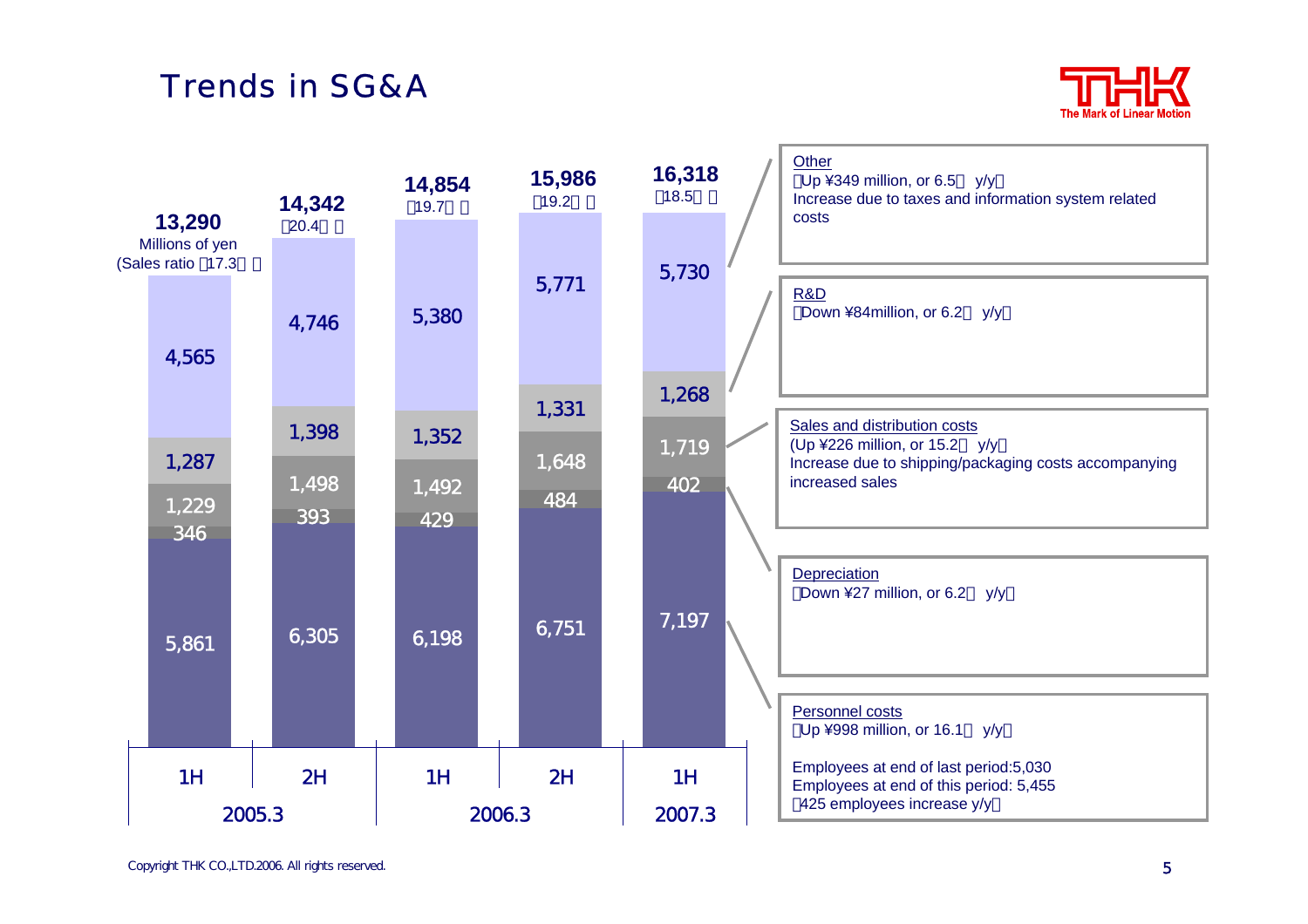# Operating Profit and Operating Profit Margin



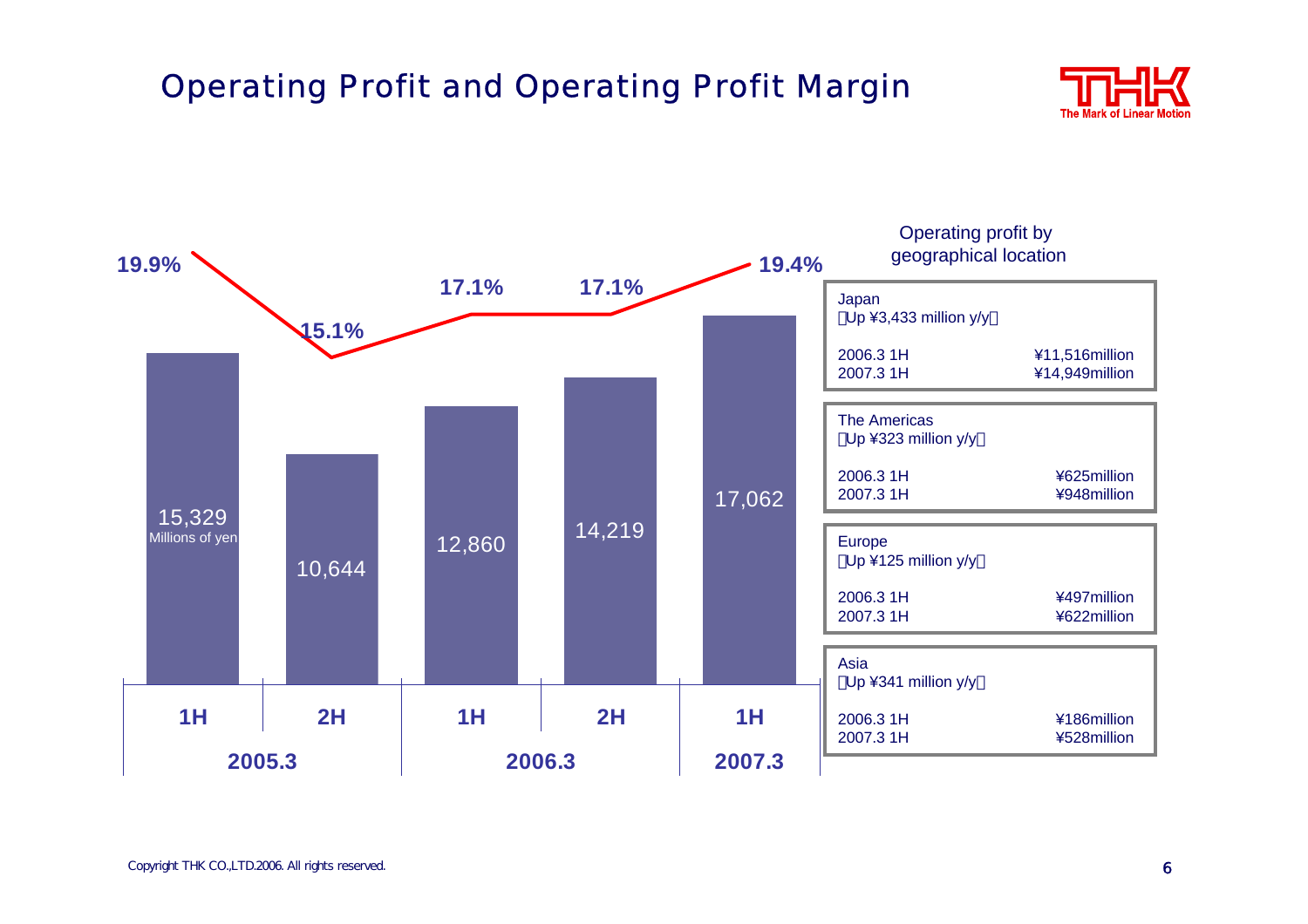#### Trend in Net Income



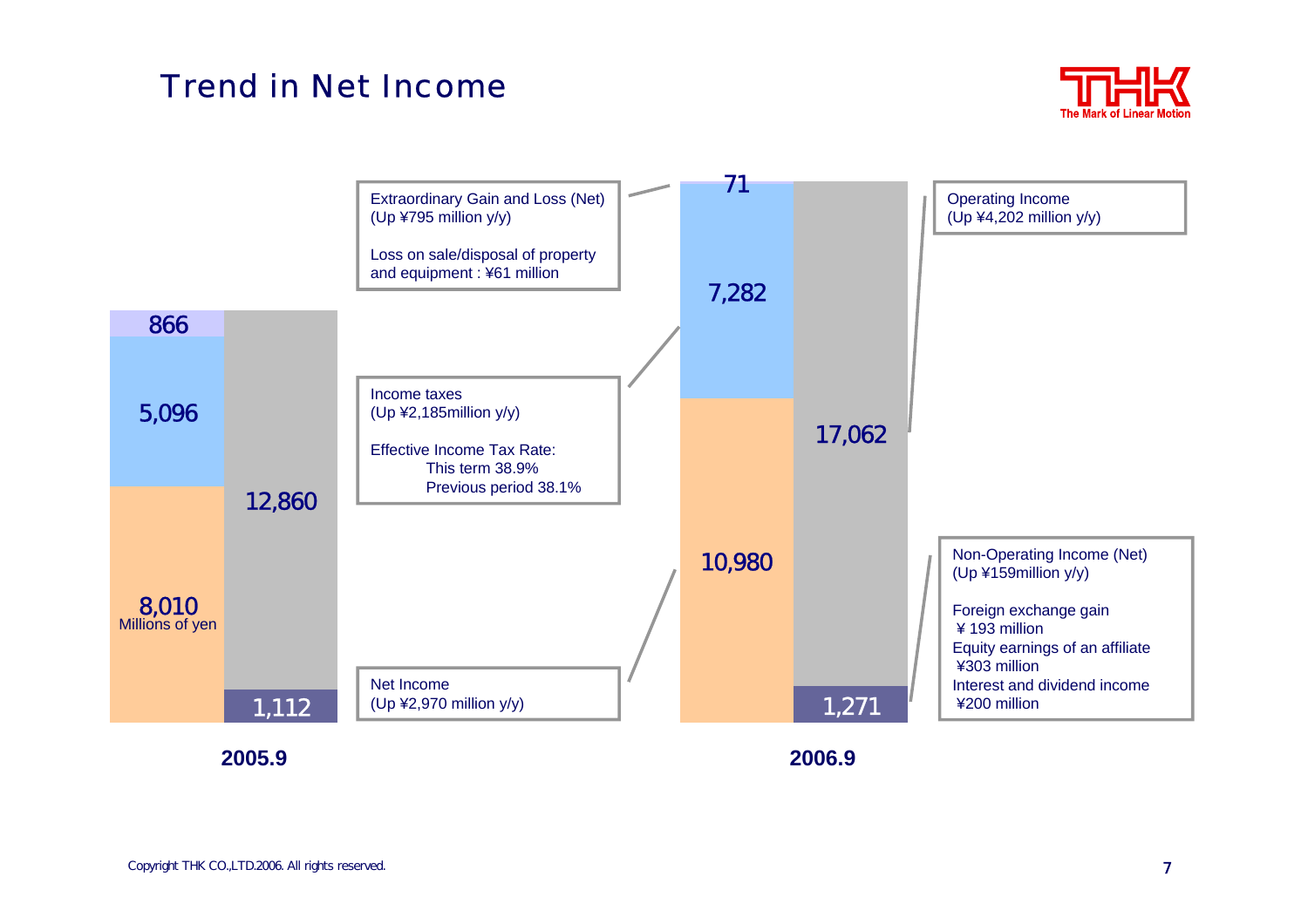## Trend in Assets and Liabilities / Net Assets



| <b>Assets</b>                          |         | <b>Current assets</b>                                                                                                                                                                                                                                                                                                   | <b>Current liabilities</b><br>Up \8,193million from previous period                                                                                                                                     | <b>Liabilities /</b><br><b>Net Assets (Equity)</b> |         |  |
|----------------------------------------|---------|-------------------------------------------------------------------------------------------------------------------------------------------------------------------------------------------------------------------------------------------------------------------------------------------------------------------------|---------------------------------------------------------------------------------------------------------------------------------------------------------------------------------------------------------|----------------------------------------------------|---------|--|
|                                        |         | Up\12,402million from previous period<br>Cash and bank deposits<br>Up \7,585million from previous period<br>Free Cash Flow \ 10,861 million<br>Accounts receivable<br>Up \ 3,580million<br>Increase in net sales<br>Months Sales Outstanding<br>Last period 4.4 months;<br>This period 4.2 months<br><b>Inventories</b> | Accounts payable Up \5,636million from<br>previous period<br>Increase in purchases due to<br>increased production<br>Months Payable Outstanding<br>Last period 23 per month<br>This period 25 per month | 69,851<br>12,610                                   | 61,657  |  |
| 176,280                                | 188,682 | Up \613million from previous period<br>Months inventory outstanding<br>Last period 1.9 per month;<br>This period 1.7 per month                                                                                                                                                                                          | Long-term liabilities<br>Down \325million from previous period<br>Bonds a decrease of \110million from<br>previous period                                                                               |                                                    | 12,935  |  |
|                                        |         | <b>Fixed assets</b><br>Up \4,277 million from previous period<br>■Tangible Fixed assets<br>Up \4,337million from previous period<br>CAPEX: \7,398million<br>Depreciation \ 3,031 million                                                                                                                                | Convertible bond a decrease of<br>\21,255millions from previous period<br>Conversion of CB into common stock<br><b>Net Assets</b><br>Earned surplus Up \8,854million from previous<br>period            | 178,603                                            | 168,272 |  |
| 68,104<br>Millions of yen              | 72,382  | Investments and other assets<br>Down \193million from previous period<br>Long-term investments in securities<br>Down \207million from previous period                                                                                                                                                                   | Net income \10,980million                                                                                                                                                                               |                                                    |         |  |
| 2006/9<br>2006/3<br>Years end March 31 |         |                                                                                                                                                                                                                                                                                                                         |                                                                                                                                                                                                         |                                                    |         |  |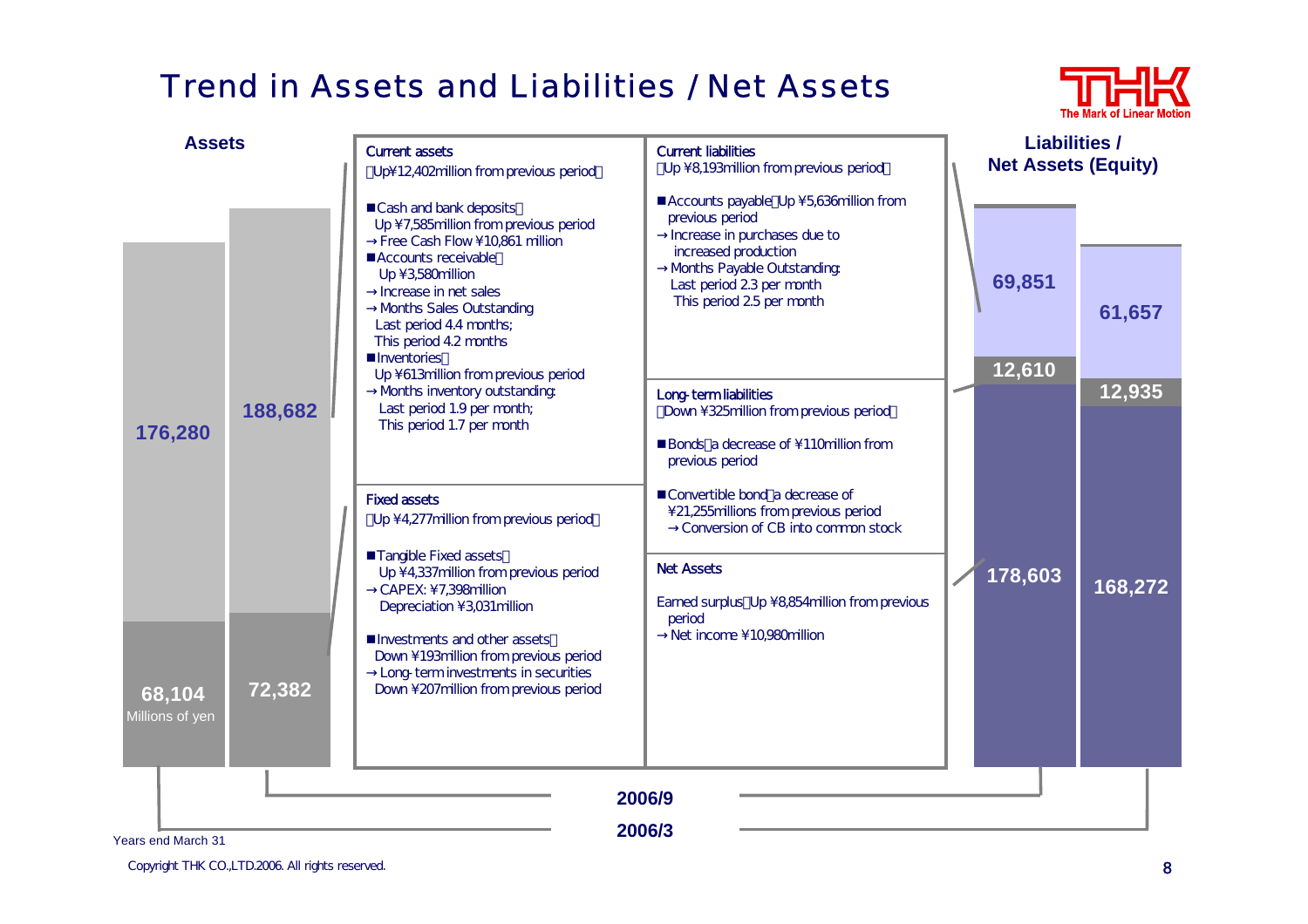#### Cash Flow Trends